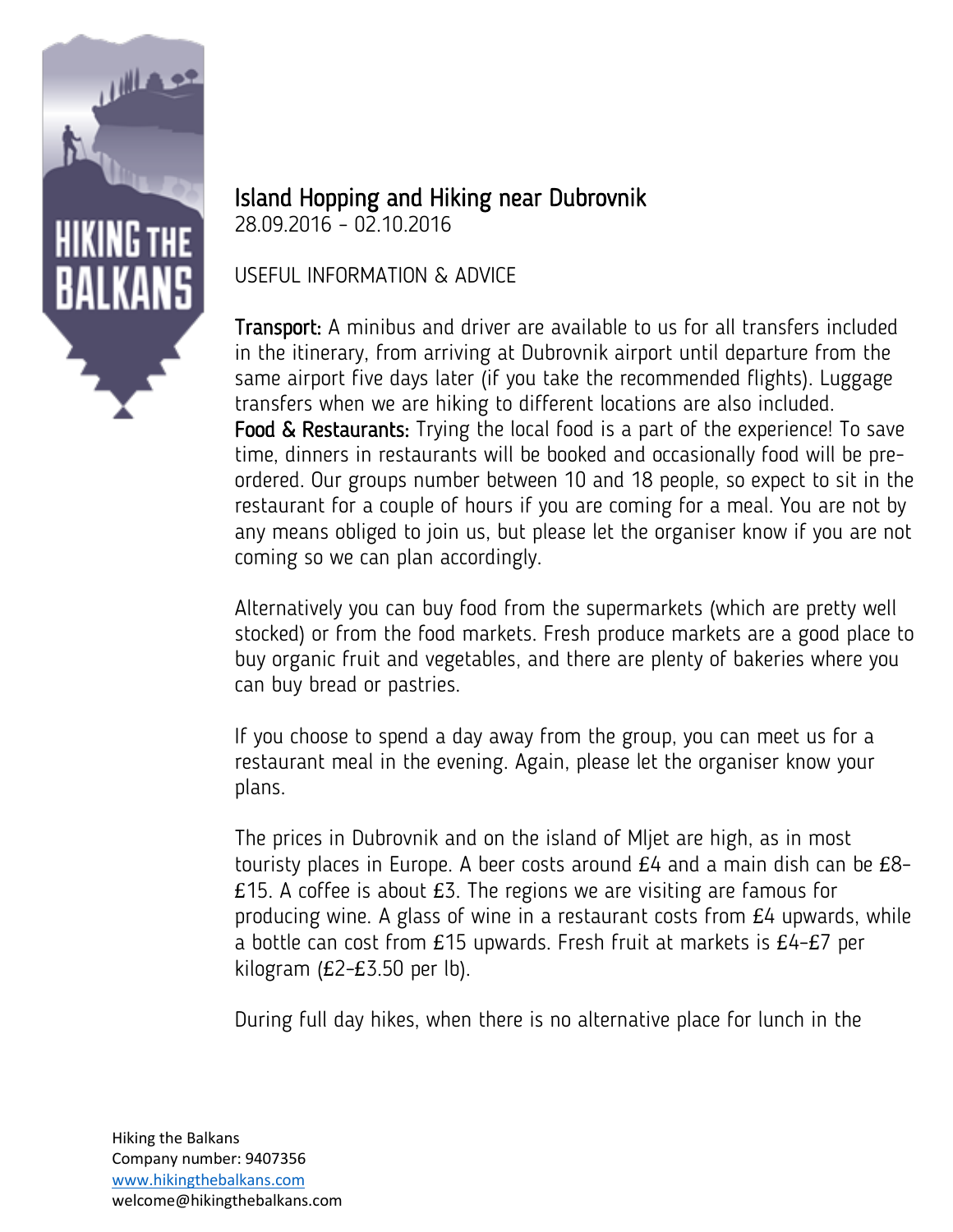

mountains, a simple packed lunch will be provided at the start of the hike.

If you are vegetarian or have any food intolerances, please let us know in advance. It is better to bring special foods such as gluten-free bread with you as these products are not very common. If you don't eat bread, please bring a container to carry your food on hikes

Health: We don't provide health or travel insurance. Please arrange your health/travel insurance prior to taking this trip and send us the policy details of the policy in advance. If you don't, you will not be allowed to go on hikes.

To take part in the hikes, you'll need a waterproof jacket and hiking boots that support your ankles. The Croatian mountains are rugged and steep. Please do not assume that other kinds of shoes will do – bring proper boots to minimize the risk of injury.

Items such as painkillers, plasters and anti-histamines are sold by chemists and you are expected to buy your own. Medicines may have different names from in the UK or might not be available without a prescription (even if you can buy them over the counter at home), so if you are taking medication please bring it with you. Please inform the organiser or guide of any health issues such as allergies.

Toilets: There are public toilets but sometimes you need to pay to use them. Normally you would be expected to buy at least a coffee if you go into a restaurant to use their facilities.

Weather: The weather is normally sunny and goes up to 25°C (77°F) in the coastal areas. In early autumn there is a possibility of rain, so come prepared. The mountains where we will be hiking are fairly low and not higher than 961 m (3,153 ft), but the evenings are cool and you will definitely need a warm fleece and a waterproof jacket.

Crime: The region is normally very safe, but it is not advisable to have your passport with you when you go around town. We suggest that you scan a copy of your passport and email it to yourself in case you lose it. Do not display large amounts of bank notes, especially when going to the local markets, as there may be pickpockets.